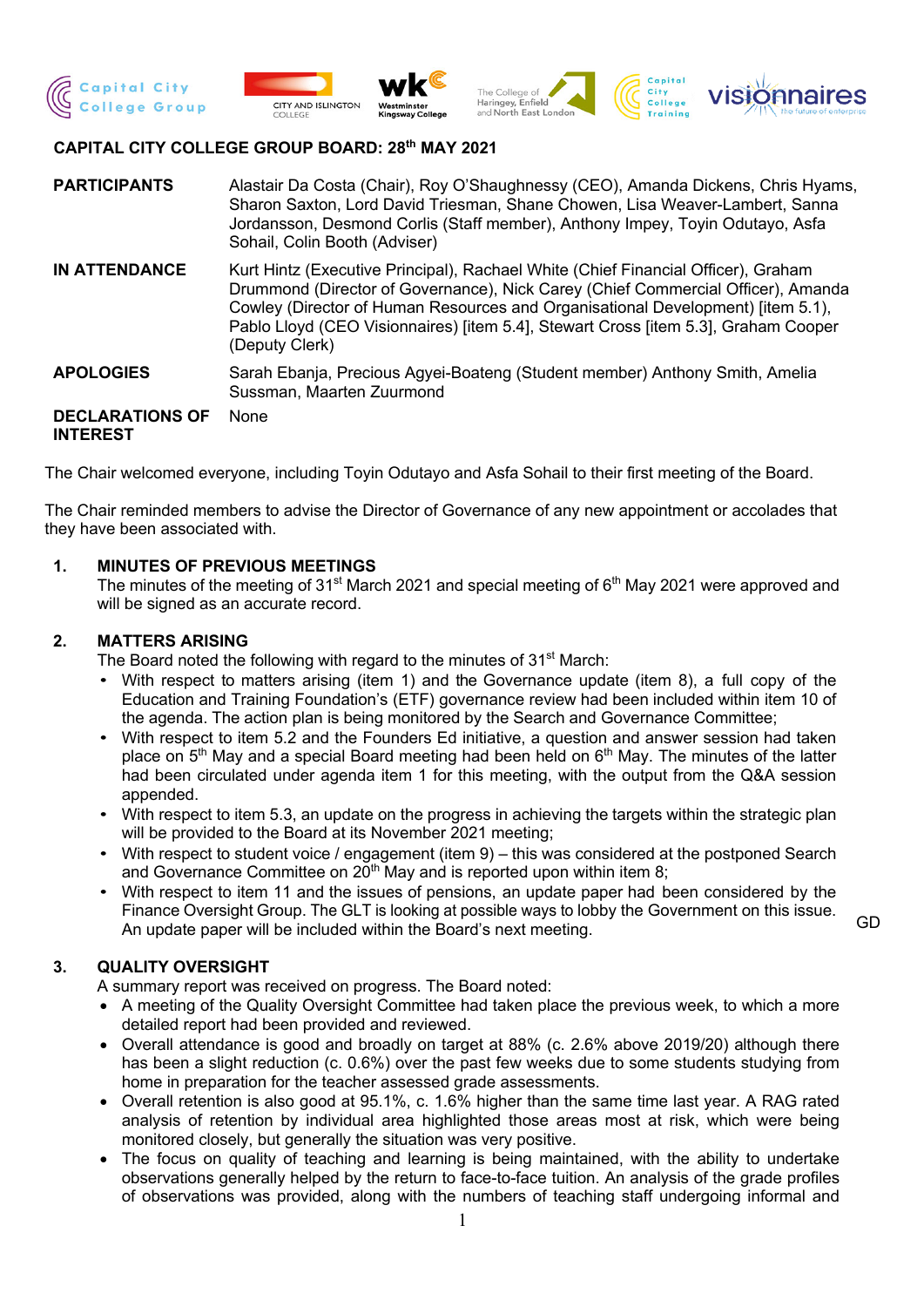formal performance management. The reduction in the numbers of teaching staff falling into the category of greatest concern has reduced, which demonstrates the positive impact of the performance management process. Further detail was provided and noted and the Board discussed the disparity between individual colleges, noting also that observations at WKC are not graded due to the different policies in place.

• A number of student feedback activities have taken place, including a straw poll in May to which 374 students had responded and the initial response rates by college and by age group were provided. This will feed into to the end of year student satisfaction survey, which is as usual expected to have a much higher response rate. The straw poll showed that c. 1 in 5 students continue to be dissatisfied with online learning, which is consistent with previous feedback. An area of concern are the responses on whether students would recommend the college or their course to a friend, both of which continue to be below 90%.

The Board noted that the table showing the numbers of teaching staff under performance management was clearly representative of a Group where there has been significant progress in addressing previous problems, and advised that despite the Executive Principal's expectations with regard to further improvement, it was always to be expected that a group the size of CCCG would have some teaching staff in these categories. The Board also asked about the length of service of those staff currently within these categories and noted that the problems at CBAT were longstanding and that many of those staff have a significant length of service.

The Board asked about the scrutiny that is applied to quality of teaching and learning by areas of provision and the Executive Principal provided further detail of areas of strength, which notably included adult provision, and areas of weakness, which included A-level provision and also areas of 16-18 provision at CBAT and the Kings Cross Centre.

With regard to the student survey, the Board requested further explanation of the process for obtaining qualitative feedback and the Executive Principal provided an overview of the various mechanisms for student engagement, including Class Representatives meeting with Heads of School, feedback from Site Representatives and also the recent addition of a forum for learner representative meetings with governors.

The Chair asked about progress regarding the harmonisation of policies. The Executive Principal advised that the consultation with the unions on the c. 10 policies that are part of the harmonisation process is progressing well. The most controversial of the policies is that relating to observations of teaching learning and assessment, a key aspect of which is 'open classroom' access to ensuring access in order to provide quality assurance and therefore to drive improvement activity. A draft policy is being consulted upon with staff and unions , and presentations are being delivered to teaching staff during May and July to obtain feedback with a view to reaching a position in July where agreement can be reached without significant opposition from the unions.

The Board also asked about the extent to which the strikes and staff unrest at the Sixth Form College are impacting upon learners. The Executive Principal advised that there had been six days of strike action so far and that these had now stopped for the time being, allowing the TAGs process for year 13 students to go ahead unaffected. The greatest impact was on year 12 students who had lost six days of teaching.

### **4. SAFEGUARDING UPDATE**

The Executive Principal presented the safeguarding report, which included the Group's Spring Term Safeguarding report prepared by the Group Designated Safeguarding Lead and which the Board noted. He explained the tools and processes used that underpin the implementation of the safeguarding policy, including the E-safe and My Concern and refresher training for staff.

The Board noted that there had been four allegations against staff during the academic year, two of which had closed, resulting in the termination of employment and two of which were ongoing under investigation with external agencies, with the members of staff concerned currently suspended. The Executive Principal provided assurance to the Board that the Group's processes had worked speedily and effectively in response to the recent incidents, and also that the safeguarding policy was continuously reviewed to ensure that it remains effective.

The Board also sought assurance in relation to the Group's processes for gathering intelligence on local safeguarding issues to ensure that actions are taken to support students. The Executive Principal highlighted the decentralised approach to safeguarding in the Group, with individual college Designated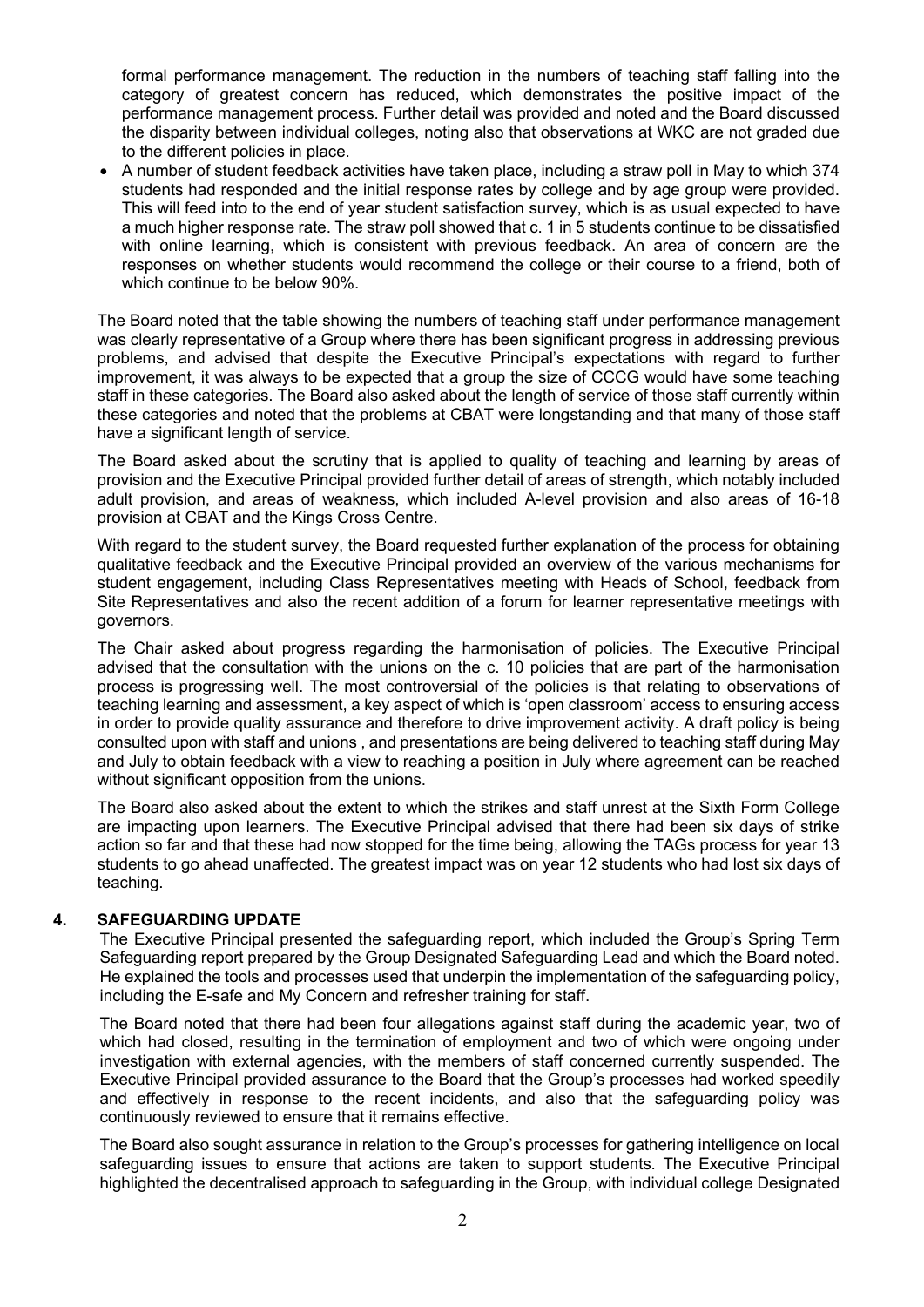Safeguarding leads working closely with local agencies, police and Safeguarding Boards in each of the boroughs in which the Group operates.

# **5. CEO UPDATE AND STRATEGIC PRIORITIES**

The CEO explained that the Group is in the final stages of the transformation it embarked upon approximately 33 months ago, despite the impact of the pandemic. Having systematically tackled a significant number of major issues, the difficult stage had now been reached of seeking to ensure a consistently good approach across the Group. The need for consistency meant that staff did not always recognise the need for change when the difficulties being addressed were elsewhere in the Group and policies and processes were working effectively in their own areas. The CEO therefore highlighted the difficulties likely to be faced in these final stages, whilst commending the work undertaken by the management team to date.

# **5.1 EMPLOYEE RELATIONS**

The Board received a report, noting the significant union activity and in particular:

- NEU: The situation regarding strike action had already been discussed earlier in the meeting and negotiations are ongoing. Staff are being kept informed of discussions, including through briefing sessions. It is expected that NEU will be coming back on aspects of the teaching and learning policy and on issues around pay.
- UCU had recently undertaken an indicative national and local ballot for industrial action. The results are still awaited but the CCCG union representative has advised that there has been a strong positive vote for local action. The dispute concerns matters related to pay, the teaching and learning policy (specifically 'open classroom' access provision, workload, holiday booking and restructures. Discussions with UCU representatives are being planned for after half term.

The Board noted the difficulties and complexities of the negotiations and commended the management team for its approach to sticking to its principles of transparency, adhering to set processes and having clear 'red lines' to reinforce the negotiation.

## **5.2 FEEDBACK FROM FEC VISIT**

The Board received a report on the FE Commissioner monitoring Board visit on 30<sup>th</sup> April and noted:

- There had been two previous monitoring visits during 2020, prompted by the Group falling into the category of Requires Improvement in relation to its financial health as a result of the 2019 Financial Statements. The most recent visit had been a monitoring visit by one FE Commissioner and three Deputy Commissioners. Interviews had taken place with a number of senior staff, students and also with governors.
- A summary of feedback was provided. Four recommendations had now been made that were based on some of the previous recommendations, but the total number was down from ten recommendations made at the visit in March 2020 and seven made in November 2020. The Four recommendations related to: monitoring of applications and offers; completion of harmonisation of policies; improvements to the timeliness and presentation of management accounts; and Board monitoring of the potential for a significant dip in financial performance. All of these are areas currently being tackled by management
- The FEC team will make a further visit in November 2021 to review progress.

The Board discussed the process by which the Group could expect to exit the process of FE Commissioner visits, noting that these had been triggered initially by the downgrading of the Group's financial health status, despite which it appeared that new recommendations were being added at each visit. The CFO advised that feedback that she had received was that notwithstanding an anticipated improvement in the financial health rating (which has not yet been received from the ESFA, following submission of the 2019/20 Financial statements) it is likely that FEC monitoring will continue until the Group is able to demonstrate that it would achieve an overall Grade 2 Ofsted grade. The Board noted however, that at a suitable opportunity the Group would take this matter up further.

# **5.3 UPDATE ON STUDENT APPLICATIONS AND OFFERS**

The Board received a report on applications, offers and acceptances for 2021/22 and noted:

- Data showed the breakdown by age group of the source of enrolments, including the significant element of internal progression and the importance of the walk-in enrolment process. The Executive Principal highlighted the fall in numbers in 2020 due to the reduction in walk-in enrolments caused by the pandemic.
- The data showed the increase in both the number of applications and offers from prior year, although the detailed year on year comparison in all categories was difficult as a result of changes in systems.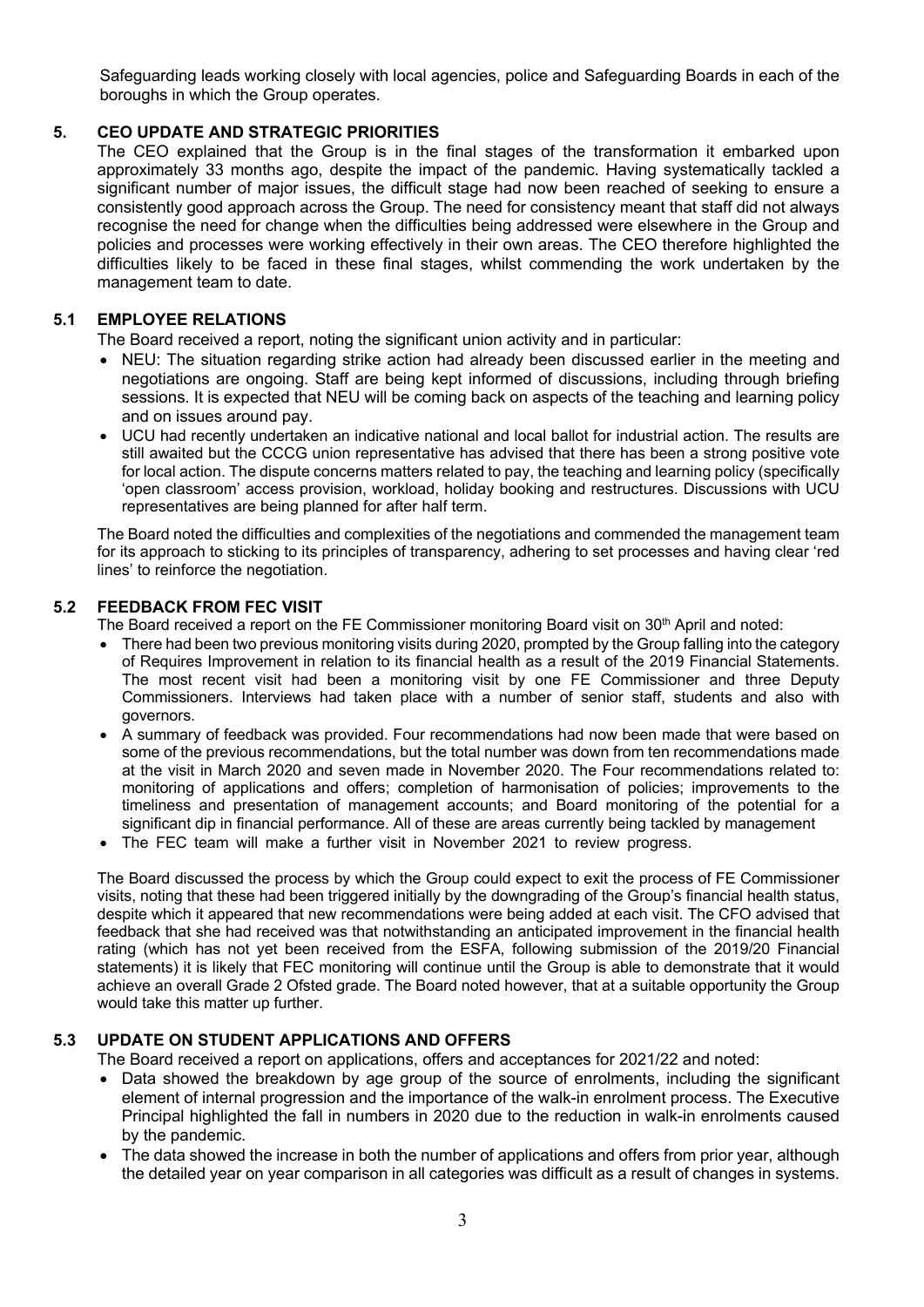- Preliminary data on progressions was also noted, with a clearer picture expected to be available for reporting to the next Board meeting in July as progression interviews this year are planned to take place during June.
- It is hoped that eased Covid-19 restrictions will lead to a stronger walk-in enrolment this year.
- The overall picture, based on information to date is positive. With regard to progressing students, taster sessions are planned during August, although due to fewer students progressing this year as a result of lower enrolment last year, there is a need for a higher than normal level of enrolments this year. A strong marketing plan, with a wider cycle than normal at this time of year, is therefore in place. There will also be an early start to 16-18 year old enrolments on GCSE results day on 12<sup>th</sup> August and to adult enrolment commencing on  $16<sup>th</sup>$  August.

The Board suggested that an additional analysis of the data should be undertaken on an ongoing basis to show the percentage of 16 year olds that become 17 year olds during their study, given the requirement for students who commence study at 16 to stay in education for 12 months, enabling the Group to understand and to tackle the reasons why students choose not to stay with the Group.

## **5.4 VISIONNAIRES REPORT**

The Board received an update from the CEO Visionnaires:

- Following approval of the business case, investment, governance arrangements and terms to proceed with the next phase, work has continued under the oversight of the Visionnaires Advisory Board. Final drafting points on the legal documents are currently being progressed with all partners and it is hoped that this process will be completed within the next week. Operationally, demands are still very strong, with two cohorts being run each month (stepped up from one per month) and there is a strong pipeline of demand.
- With regard to discussions with other colleges, strong interest has been expressed by the network of West Midlands colleges with whom discussions are at a second stage, although it is unlikely that they will be ready to join on  $1<sup>st</sup>$  August at the same time as the other founding partners.

The Board commended progress and the achievement to date of the CEO Visionnaires and his team in getting colleges to work together. This was an example of collaboration between colleges that the Board regarded as important, particularly in view of the difficult external context.

### **5.5 COMMERCIAL COMPANY**

The Board received a report and noted:

- At the March Board meeting, approval was given to set up a wholly owned subsidiary service company, limited by shares, to employ a small number of non-curricular staff, comprising of site managers for estates and commercial letting staff. Employing these staff within a subsidiary will enable the Group to employ them on more commercial terms and avoid high LGPS pension costs.
- The executive team is working with the Group's legal advisors to incorporate the company and now requires Board approval on a number of matters. A group comprising of representation from the Finance Oversight Group (Chris Hyams), the Search and Governance Committee (Amelia Sussman) and the Executive (Roy O'Shaughnessy, Rachael White, Graham Drummond and Nick Carey) had met to consider these decisions and to provide recommendations to the Board.

The Board agreed the basis and terms upon which the Company is to be established and a number of recommendations by the group, and the Board specifically **APPROVED**:

- 1. The name of the company shall be "Capital City College Enterprises Limited"
- 2. The first directors of the subsidiary shall be Roy O'Shaughnessy, Rachael White and 1 Governor to ensure appropriate control in line with the Teckal exemption requirement.
- 3. Delegation to the Chief Commercial Officer of the authority to manage the preparation of the Articles and to submit the documents required for the purpose of incorporation.
- 4. That the company shall take out a loan of £300k secured by way of a floating charge over the company's assets on the terms as recommended. Drafting of the remaining terms of the loan agreement and security agreement shall be undertaken by the CCO and CFO with support from the Finance Working Group and legal advice, with final approval to be given by the Board.
- 5. The Group shall enter into a Framework Agreement with the subsidiary to cover matters such as resource sharing, use of the Capital City College brand, use of other IP, data, reporting by the subsidiary, governance, termination and dispute resolution. Drafting of this Agreement shall be undertaken by the CCO and CFO with support from the Finance Working Group and legal advice, and the agreement to be executed by the Board.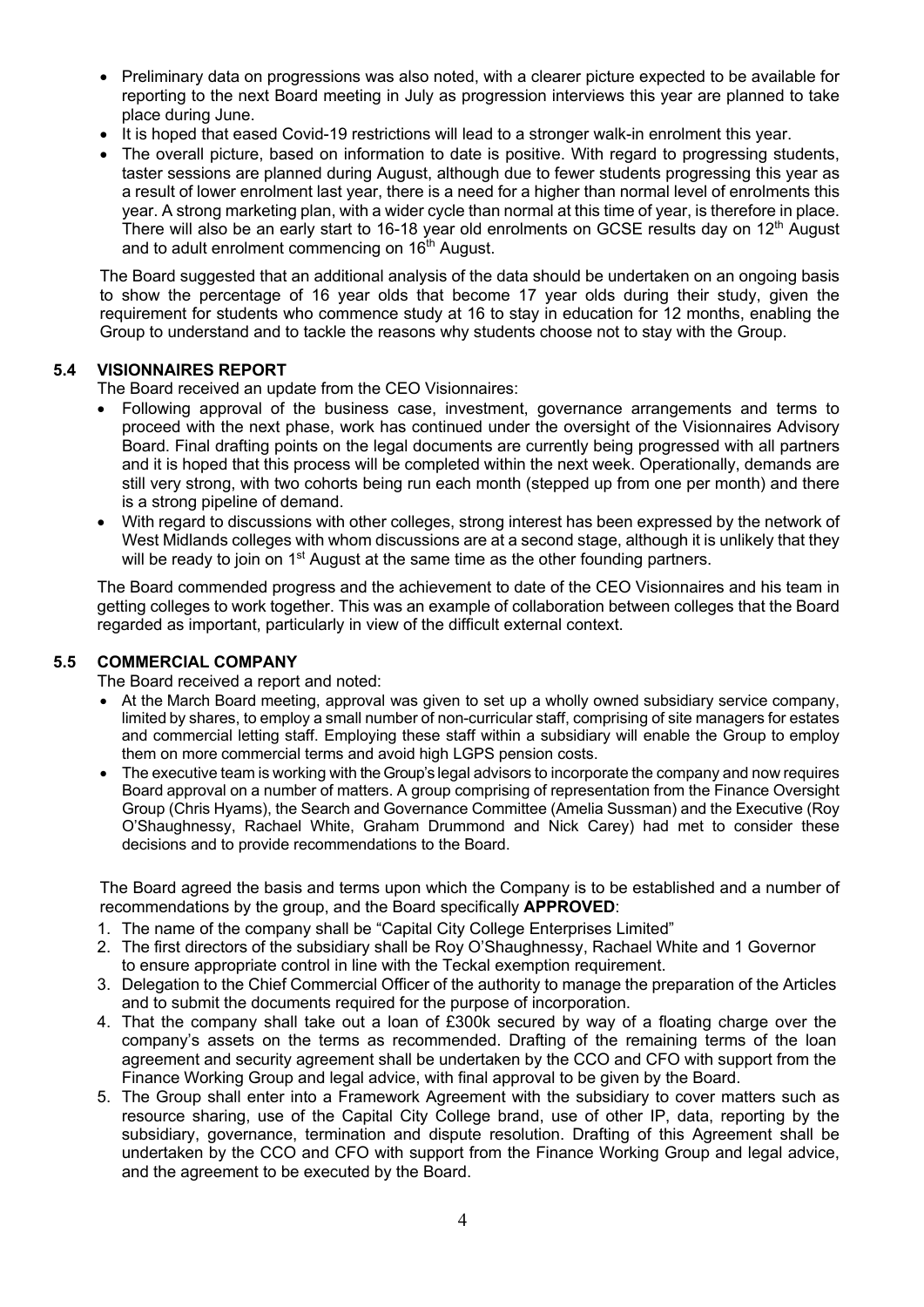# **5.6 FOUNDERS ED**

The CEO provided an update, noting that there had been detailed discussions to date, that the Board had previously agreed Heads of Terms and that it had been agreed that the lawyers would work on preparation of legal documentation in line with those Heads of Terms. He advised that this documentation is virtually complete. There is one outstanding matter in relation to the provisions if one shareholder decides to withdraw, and this is presently being addressed. The CEO confirmed that he is satisfied that all the conditions set out in the Heads of Terms have been covered in the final documentation. It is proposed to send out a final pack of documentation with a covering briefing note to the Board later in the day. This will include a formal resolution for the Board to delegate to the CEO and the Chair the authority to execute the final documentation on behalf of the Board next week.

The CEO advised that an agreement has been made for the launch to be covered in the media, provided that the deal could be concluded within the timescale.

The Chair emphasised the need for the members of the Board to be comfortable with the approval process as well as the terms of the deal, without feeling under pressure to meet the media/PR timescale. He also confirmed that the Group's legal advisers have assured that they consider the documentation to be robust and in line with the Heads of Terms.

The Board therefore agreed that the process to be followed should be that the documentation is sent out to Board members later in the day and that a special Board meeting shall be convened on Wednesday 2<sup>nd</sup> June in order to consider final approval.

The Board agreed that Toyin Odutayo and Asfa Sohail should feel welcome to attend the special Board meeting, but that as they had only just joined the Board and had not participated in previous discussions, they were welcome to abstain from voting on the proposal.

# **6. FINANCE UPDATE**

# **6.1 MANAGEMENT ACCOUNTS**

The Board received the management accounts to 31<sup>st</sup> March 2021 and noted:

- An operating deficit of £8.5m ytd was reported, which was a £2m adverse variance to the forecast operating deficit of £6.5m. The main reason was underdelivery in the AEB budget by £3.1m, although this was offset by some underspend on pay and non-pay items.
- The 2020-21 full year operating deficit is still forecast at £1.2m prior to any AEB clawback, although with ongoing efforts to get as close to breakeven as possible. Review meetings are taking place with individual finance managers, and expenditure is being restricted to that which is essential to support students.
- The final outcome will be highly dependent upon the success of the AEB business case that has been submitted to the GLA, the outcome of which is unlikely to be known until the end of July. The AEB clawback was not included in the operating deficit presented as the amount is unknown. It could be between £1m and £5m, or if the business case if fully accepted, it could be zero.
- Cash balances remain very strong at the end of March at £15.6m. Looking forward to the year end, it is expected that the Group will be in a Good ESFA financial health rating position (even in the event of an AEB clawback). The Group is also still waiting to receive confirmation of the financial health rating based on the 2020 financial statements and is expecting to receive confirmation imminently that it has moved from the Requires Improvement category to Good.

# **6.2 BUDGET 2021/22**

A report on budget planning was provided and the Board noted:

- A three-year outlook approach is being taken, with the need for future financial sustainability in mind. Two specific areas of focus are how to grow commercial revenue streams and how to make best use of estates and infrastructure.
- The first draft 2021/22 budget shows a breakeven position, but there are a number of challenges in achieving this. Key points for noting are:
	- $\circ$  The income budget is £116m, c. £3m higher than current year, due to higher apprenticeship income, the benefit of another capital grant award from the FEC and expected achievement of some commercial income targets.
	- $\circ$  Core 16-18 grant income is down by c. 2.5m on the current year due to the lagged learner funding methodology. This reinforces the need for a strong enrolment this year so as to restore the grant to its current level for 2022/23.
	- $\circ$  2021/22 is also regarded as a year of recovery from the pandemic, so a conservative approach is being adopted with regard to commercial income and there are also some ongoing direct Covid related costs.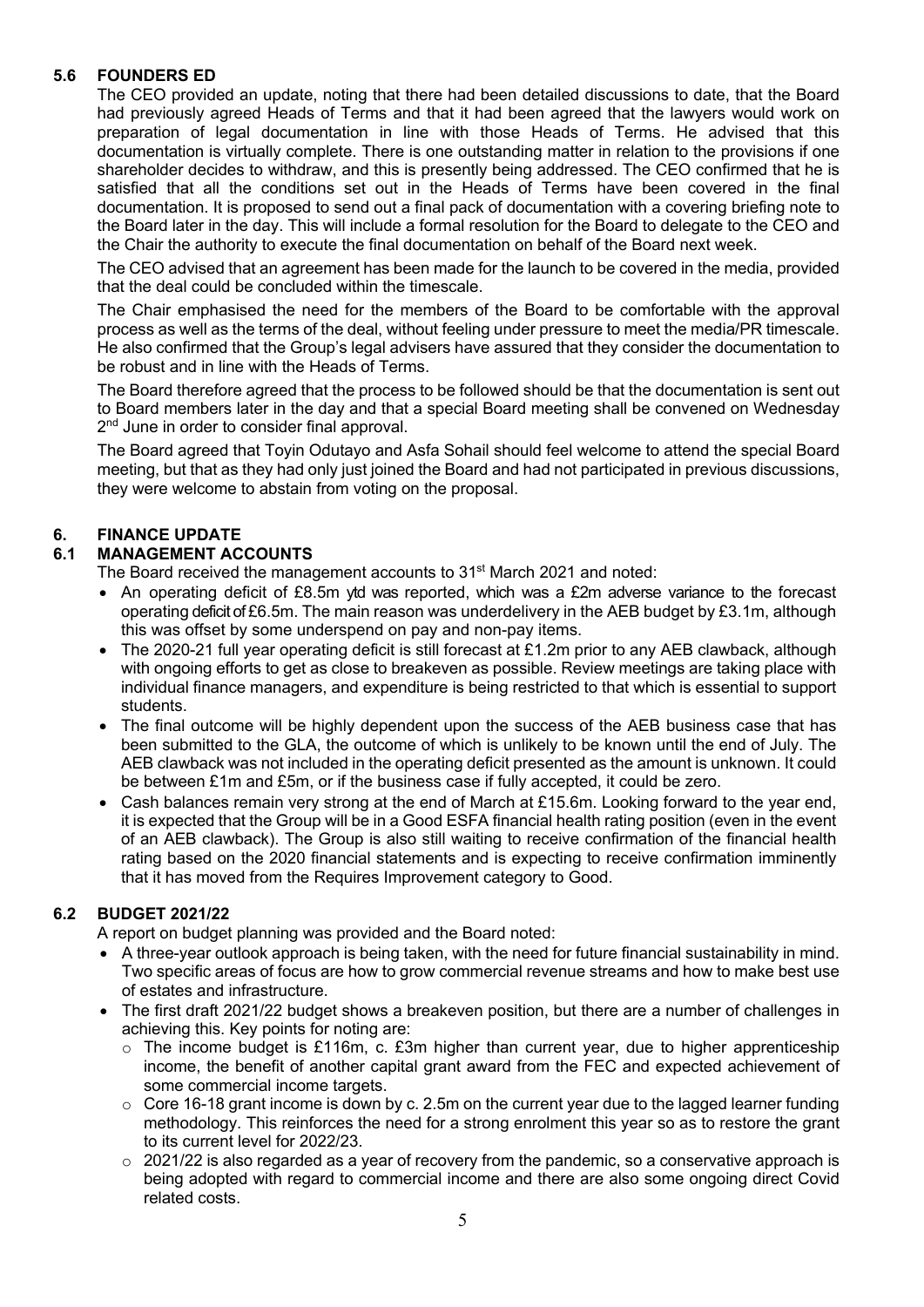- o With respect to other costs, contributions to the LGPS are due to increase by 1.7%, which will cost the Group an additional £0.5m. Salary increases for teaching staff on a spine point salary scale will cost a further c. £800k. No provision for a cost of living award for staff is yet included.
- o Other detailed planning assumptions were provided.
- $\circ$  The Board also highlighted the need to factor in potential impact on enrolment of industrial action.
- With regard to future financial planning:
	- o Ways of moving to a more cost-efficient teaching delivery model are being explored, including increasing class sizes and increasing the use of hourly paid lecturers.
	- $\circ$  An in-depth benchmarking exercise with regard to staff salaries is being undertaken by Tribal and a report will be provided to the Financial Oversight Group and to the Board in due course. This will help to inform future pay strategy, although the Board requested that the final budget proposal for 2021/22 provides greater visibility of the total investment in pay and reward including pension and other benefits.

The final 2021/22 budget will be presented to the July Board meeting for approval. In the meantime, approval was sought for advance capital expenditure of £2.3m on ICT, in order to purchase laptops for students and to have these ready for the start of term in September, and £500k for maintenance spend. The Board **APPROVED** this expenditure.

## **7. UPDATE FROM AUDIT COMMITTEE**

The Chair of the Audit Committee provided an update and the Board noted:

- With respect to the risk register that had been circulated, this had recently been refreshed and refocused, the register having previously become unwieldy as a result of new risks being added over time. An outstanding task was to include the executive team's views on risk appetite. The Chair of the Committee encouraged members of the Board to review the new register.
- There had been a major effort by the management team to complete long outstanding audit recommendations. These had been reviewed at an additional meeting of the Audit Committee in January and the number of outstanding recommendations had been reduced from c. 80 in December to c. 30 at the latest Audit Committee meeting, with a commitment to make a continued effort to reduce these further. This progress had been noted as pleasing by the FE Commissioner at the recent visit.
- The Internal Audit Service had been asked to provide a full assurance this year, which involved a number of mandatory areas to be covered. Good progress had been made and the Committee would be requesting an update from the Internal Auditors on their current view on progress towards being able to provide a full assurance.

# **8. UPDATE FROM SEARCH COMMITTEE**

A report was received and the Board noted:

- The Search and Governance Committee had met on 20<sup>th</sup> May. There were some committee membership decisions which needed to be made along with recommendations in relation to directorships of the Group's subsidiary companies. It was the view of the committee that its own membership needs to be adjusted prior to any recommendations being made to the Board, therefore recommendations with respect to the Search and Governance Committee membership will be made to the Board via email within the next two weeks, at which point the committee will meet again, with a view to making recommendations to the Board at its meeting on  $7<sup>th</sup>$  July.
- The two vice chair positions, currently filled by Maarten Zuurmond and Amelia Sussman will be vacant at the end of the academic year; Maarten will be standing down as a board member and Amelia has indicated her intention to stand down as a co Vice Chair (but will continue as a board member). The process and schedule for appointing a replacement vice chair or vice chairs from the Board's current membership. Expressions of interest will be invited during the week after half term.
- With regard to student membership of the Board, one of the recommendations made by the Education and Training Governance (ETF) review was that this needed to be resolved and that the current arrangement of having two student members for the quoracy and voting rights accounted for one, was untenable. The Search and Governance Committee therefore proposed that Board the Board shall have two student governors with full voting rights, which the Board **approved**. As Luke Willmoth is due to leave CIC at the end of the academic year expressions of interest to fill this vacancy would be sought in the second half of the summer term, with a view that he or she starts as a governor in September. Precious Agyei-Boateng will be completing her level 2 course in Health and Social Care at CONEL this summer but was hoping to progress to the Access to Social Care course offered by City and Islington College and if successful she would consider continuing as a Board member.
- The Search and Governance committee had also considered the contents of the Education and Training Foundation (ETF) review of the Board's governance arrangements and the associated action plan. The